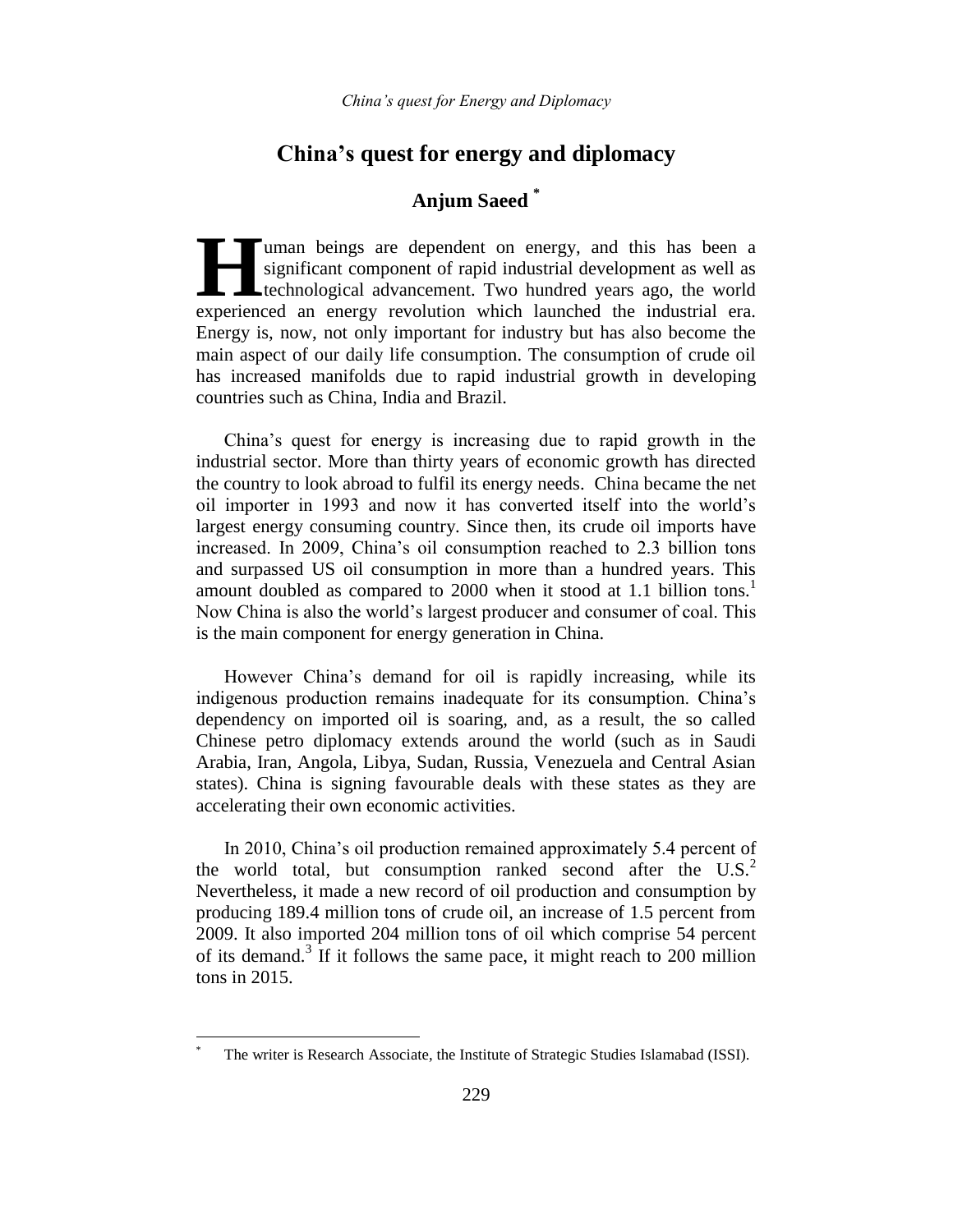*Strategic Studies*



#### **Top Ten Net Oil Importers in 2010**

Million Barrels Per Day

**Source:** EIA Short-Term Energy Outlook (April 2011)

Natural gas is not used as a big source for power generation in China and only, comprises 3 percent of country"s consumption. However, it is increasing and the country"s proven natural gas reserves are 51.2 trillion cubic feet.<sup>4</sup> The Chinese government has set a target for 2020, in which it will increase energy dependency on natural gas to  $10$  percent.<sup>5</sup> In 2010, its consumption was recorded as 107 billion cubic meters (cu m), and is expected to reach up to 130 million cubic meters at the end of  $2011$ .<sup>6</sup> Currently, China"s oil and natural gas resources have reached to 10.5 percent and 5.4 percent of the world average respectively.

According to previous figures, it was predicted that in 2020 China"s oil and gas demand will reach 340 million and 480 million tons respectively.<sup>7</sup> Despite energy imbalances and scarcity, soaring petroleum imports and environmental apprehensions allow China to develop its natural gas resources.

Coal is also a main source of energy for China. In 2010, around 68 percent of coal was used for energy consumption for house-holds and industry. China is the third largest coal producing country in the world after US and Russia, which comprises 14 percent of world total. The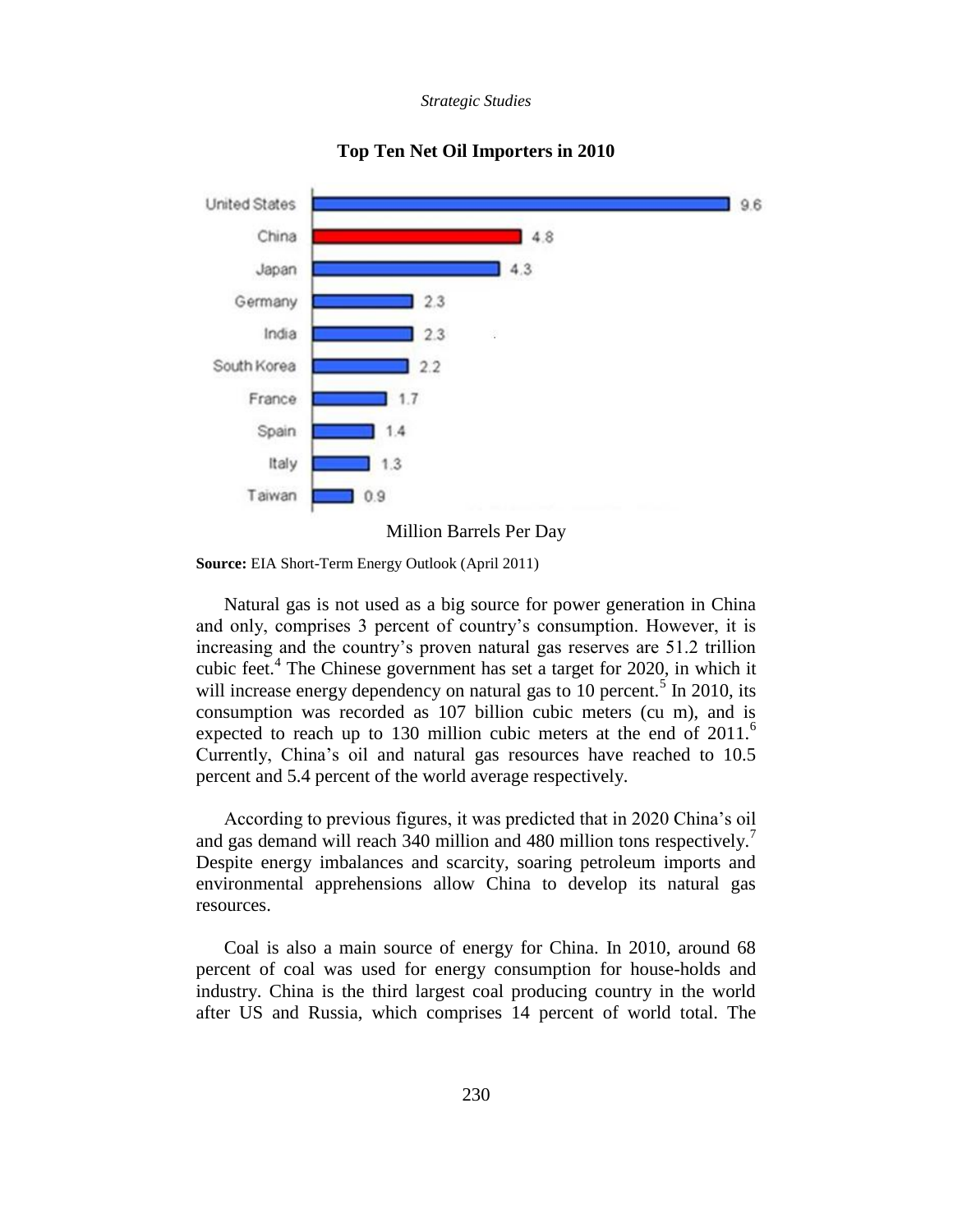#### *China's quest for Energy and Diplomacy*

utilization of coal is increasing vigorously, even in last five years as China has consumed more than eight hundred million tons.<sup>8</sup>

Shanxi province ranks first among coal producing areas and provides more than 300 million metric tons annually. Furthermore, to fulfill the demand of electricity for the expansions of its industry China is building a large number of power generation plants in various parts of the country. In the last thirty years or so, China has created solid foundations for its industrial structure which is more favorably designed for the country"s economy.

However, strategic oil storage capacity is much low for China"s needs and the country is defenseless in dealing with unexpected discontinued supply or oil price fluctuations. Therefore, China also endeavors to build up strategic oil reserves. In 2010, its total capacity of oil reserves has reached up to 24.38 million tons from 12 million in 2008.<sup>9</sup>

### **China's Energy Quest**

Being the largest developing country in the world, China pursues the path of peaceful development. China stands ready to develop friendly relations and cooperation with all countries on the basis of the Five Principles of Peaceful Coexistence, which contribute to peace, stability and common prosperity around the globe.

# **China's Crude Oil Imports by Source, 2010**



# **Source:** www.fgenergy.com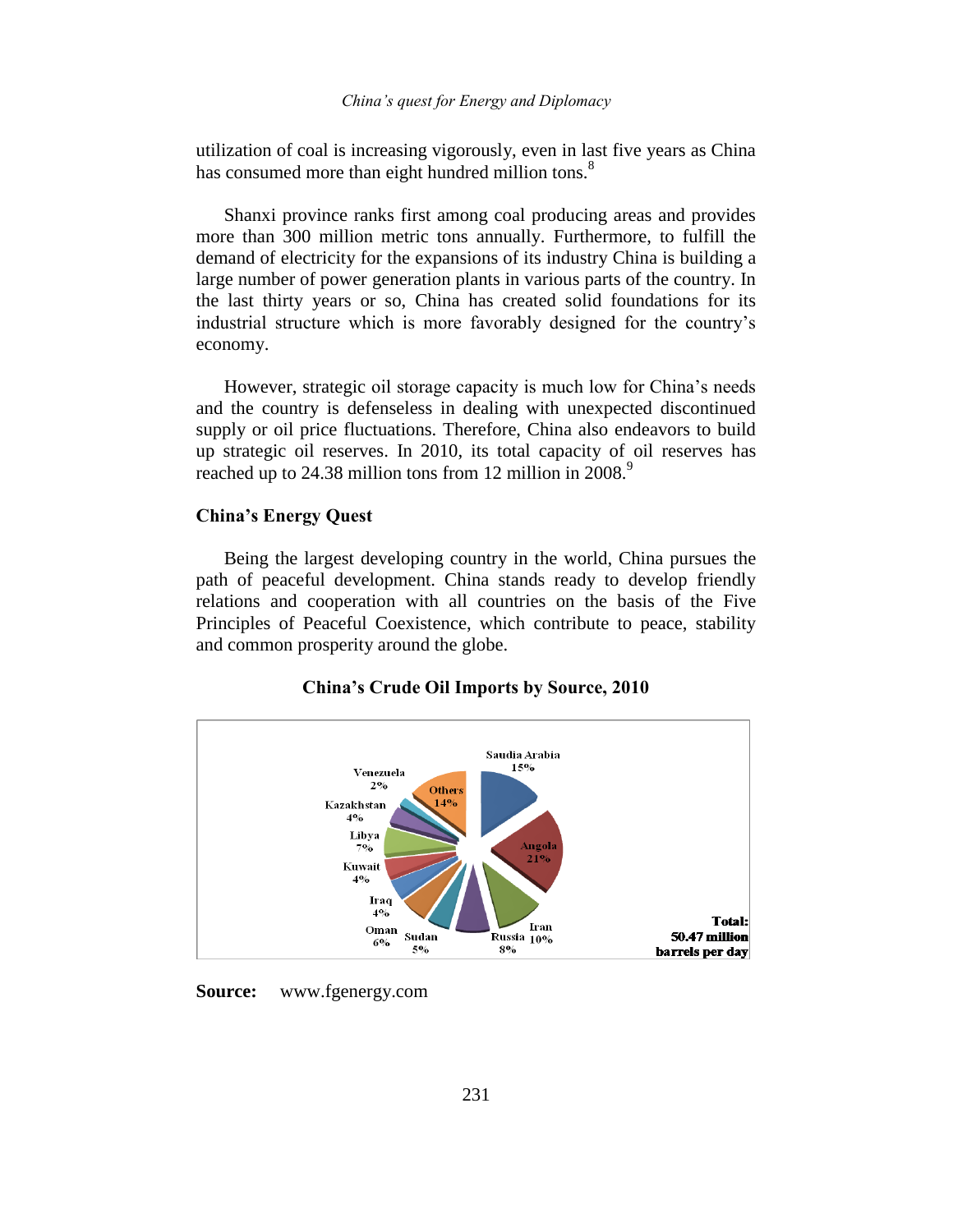In 2010, China"s oil consumption was 9.57 million barrel per day (bpl) compared to about 8.2 million in 2009. This increase in consumption by 10.4 percent resulted in China surpassing the US in oil consumption growth. $^{10}$  Overall China consumes12 percent of the world"s energy. Therefore, some countries/region(s) are very important for China.

**Today, China is dependent on the Middle Eastern oil for its fifty percent of its imports. In 2010, 15 percent of its imported oil came from Saudi Arabia.**

# *Middle East Region*

The relationship between China and the Middle East started in 500 B.C. through the famous Silk Road.<sup>11</sup> At that time, there were two great empires in Asia, the prosperous Tang Dynasty in the east of Asia and the western Arabian Empire.<sup>12</sup> New China was found in 1949 that started its diplomatic relations with the Arab community and institutionalized its relations with Egypt in 1956. By the end of 1992, China established diplomatic relations with all countries in the Middle East and Gulf Cooperation Council (GCC).

In 2006, the Chinese President paid a historical visit to Africa and Asia and after returning from Africa, he stopped over in Saudi Arabia, Yemen and Iran. Bilateral trade between China and the Middle Eastern region has reached to \$118 billion in 2009 which almost doubled from 2005's \$67 billion.<sup>13</sup> Energy cooperation remains a key element of economic and trade cooperation in the Sino-Middle East relations.

### *Kingdom of Saudi Arabia*

In 1990, Saudi Arabia established relations with China. In January 2006, King Abdullah paid a historical visit to China, his first after becoming the King of Saudi Arabia. President Hu-Jintao returned the visit the very same year in April. This exchange took Saudi-Sino relations to a new level where Saudi Arabia stands as China"s largest trading partner in the region and bilateral trade reached to \$41.8 billion in 2008, from \$14.5 billion in  $2005<sup>14</sup>$ 

China"s interest in the Middle East is considered to be driven by the desire to gain an entrance in to the region's enormous oil and gas reservoirs to fulfill its energy needs. Today, China is dependent on the Middle Eastern oil for its fifty percent of its imports. In 2010, 15 percent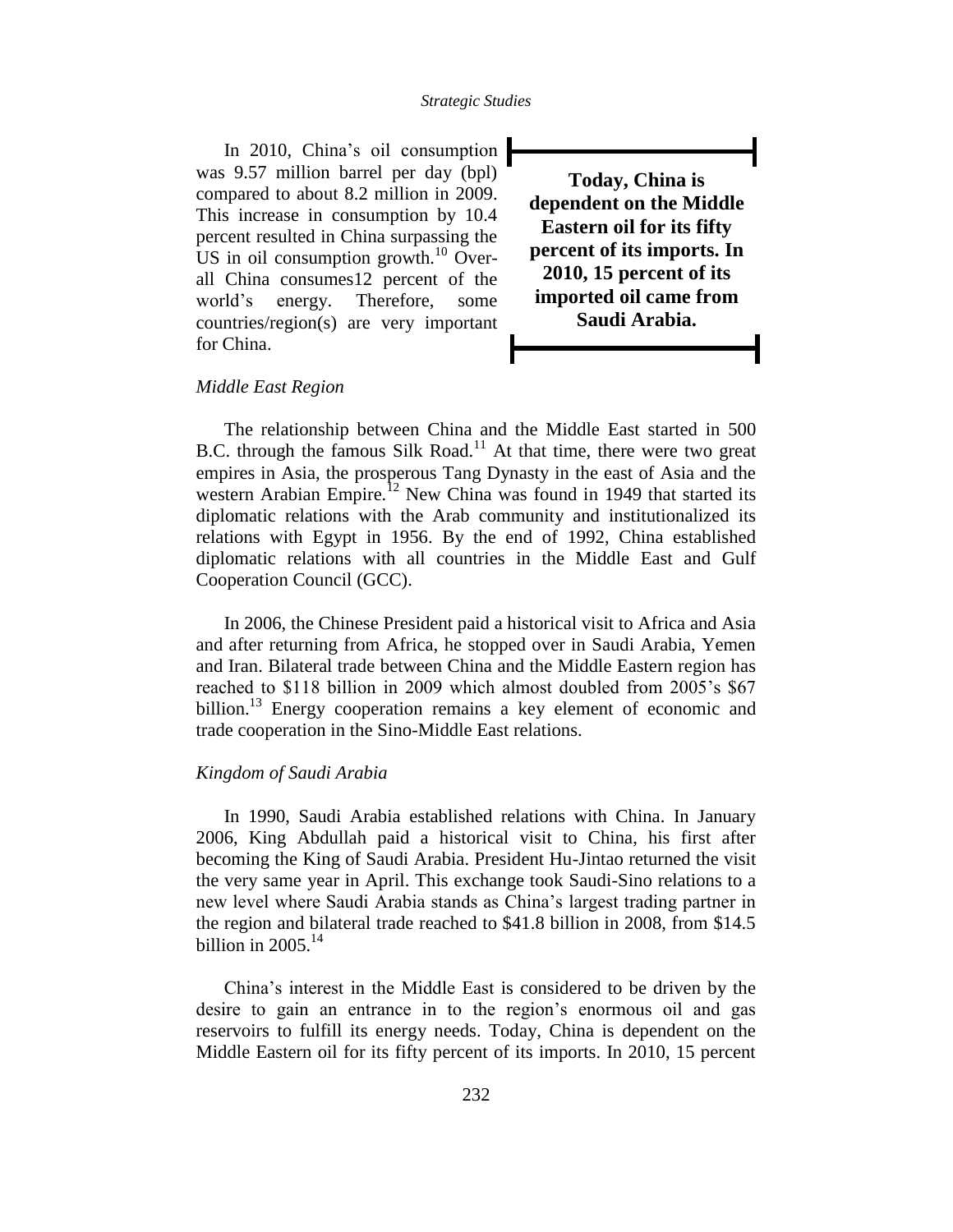#### *China's quest for Energy and Diplomacy*

of its imported oil came from Saudi Arabia.<sup>15</sup> According to a recent report, Saudi Arabia remains the second largest crude oil exporter to China and supplied 758000 barrels per day (bpd).<sup>16</sup>

Therefore, energy will remain a major factor in the Saudi-Sino relationships. It might be possible that China"s growing dependency on Saudi oil will persuade Beijing to endorse sanctions against Iran"s nuclear program. According to Douglas C. Hengel, the Deputy Assistant Secretary for Energy, Sanctions and Commodities at the State Department, "Saudis have delivered the message to Chinese that instability in the gulf is not in their interest".<sup>17</sup> Certainly, the Chinese have apprehensions about Iran's nuclear program and feel that this could lead towards nuclearization in Middle East, which is not good for the peace, stability and trade of the region.

Moreover, China's oil demand is growing rapidly, during the period from 2008-2010, it has grown by 0.9 million barrels per day which is a big increase in demand. In 2010, the Saudi oil company Aramco started to build a big oil refinery in Fujian Province of the country and it is expected to obtain 200,000 barrels per day.<sup>18</sup> The two Asian giants India and China are more dependent on Saudi oil and for their domestic needs as they import 25 percent and 15 percent respectively.

In 2010, Chinese President Hu Jintao paid an official visit to Saudi Arabia; it was his second visit during three years. During his stay there, China signed five bilateral agreements, which included plan for railway construction, health, oil and gas, mining and the supply of foods.

# *Islamic Republic of Iran*

China"s relations with Iran date back to centuries through the "Silk Road" and the voyages of the fifteenth century Admiral Zheng He. Currently Sino-Iran relations are at new heights and they have the same opinion about the peace and stability of the world. Iran has become the second largest oil producing country to China in the Middle East. In 2010, China imported 10 percent (523000 barrels per day) of oil for its domestic consumption from Iran. This is the third largest import after Angola and Saudi Arabia.<sup>19</sup>

On December 9, 2007, the Iranian oil ministry and China Petroleum Corporation signed a contract of \$2 billion for the development of Yadavaran oilfield in Iran.<sup>20</sup> Iranian oil minister Gholamhossein Nozari expressed, "We are very happy to sign this contract".<sup>21</sup> This project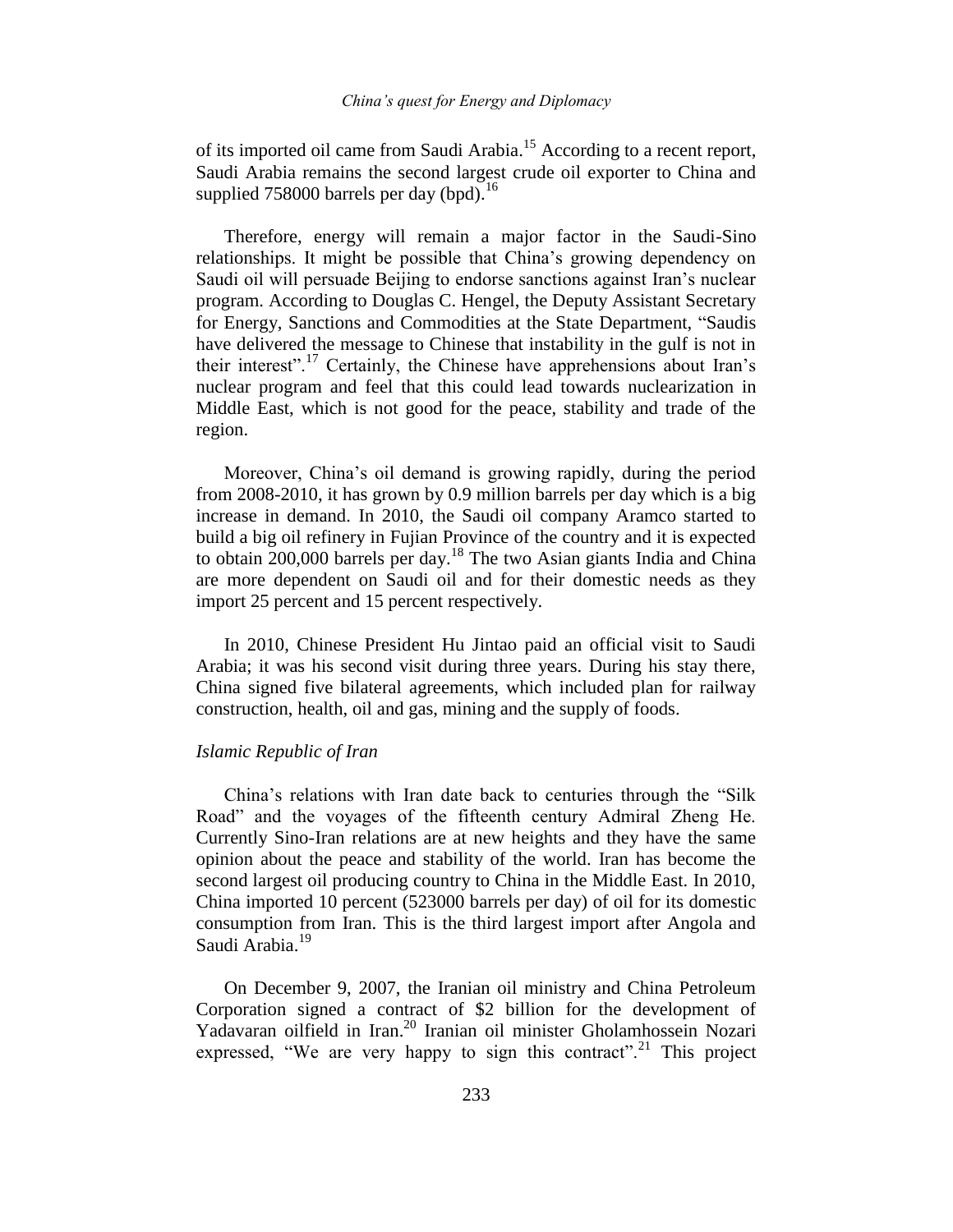comprises of two phases, which are to be carried out in seven years. The first phase is to produce 85000 barrels of oil per day and the second phase another 100,000 barrels per day.<sup>22</sup> Spontaneously, China has been making deals with Iran on energy to ensure supplies for its booming economy.

Iran possesses the second largest gas reserves in the world after Russia, but sanctions over its nuclear program have slowed its gas exports to the world. In fact, China remains the only big option for its natural gas exports and both countries have reached an agreement worth \$40 billion to develop petrochemicals, refineries and oil and gas pipeline projects in Iran.<sup>23</sup> On the other hand, in 2010 Iran"s oil export to China dropped to 30 percent.<sup>24</sup> This shows western pressure on China to drop its import to Iran, because Iran"s nuclear program has become a main obstacle regarding its business with the world.

**China appears to want a peaceful solution to the Iranian Nuclear program and believes that a military operation is not an appropriate solution. It also urges Iran to respect UN resolutions and stop working on its disputed nuclear program.**

Moreover, China supported the world community"s efforts to solve Iran"s nuclear program; it voted against the Iranian nuclear program thrice.<sup>25</sup> China appears to want a peaceful solution to the Iranian Nuclear program and believes that a military operation is not an appropriate solution. It also urges Iran to respect UN resolutions and stop working on its disputed nuclear program. China also adheres to its program for peaceful purposes such as energy generation, medical usage etc.

China considers Middle East as a source of energy as well as a huge business potential big market. In 2010, Chinese oil imports were 5047,000 barrels per day out of which 2014,000 barrels per day came from the Middle East, comprising 40 percent of its oil import.<sup>26</sup> The Sino-Middle East trade is expected to increase up to \$400 billion from \$9.7 billion in 2001.<sup>27</sup> China has signed a deal for the construction of railway with Saudi Arabia. It is estimated to cost \$1.78 billion and this project will be completed next year.<sup>28</sup>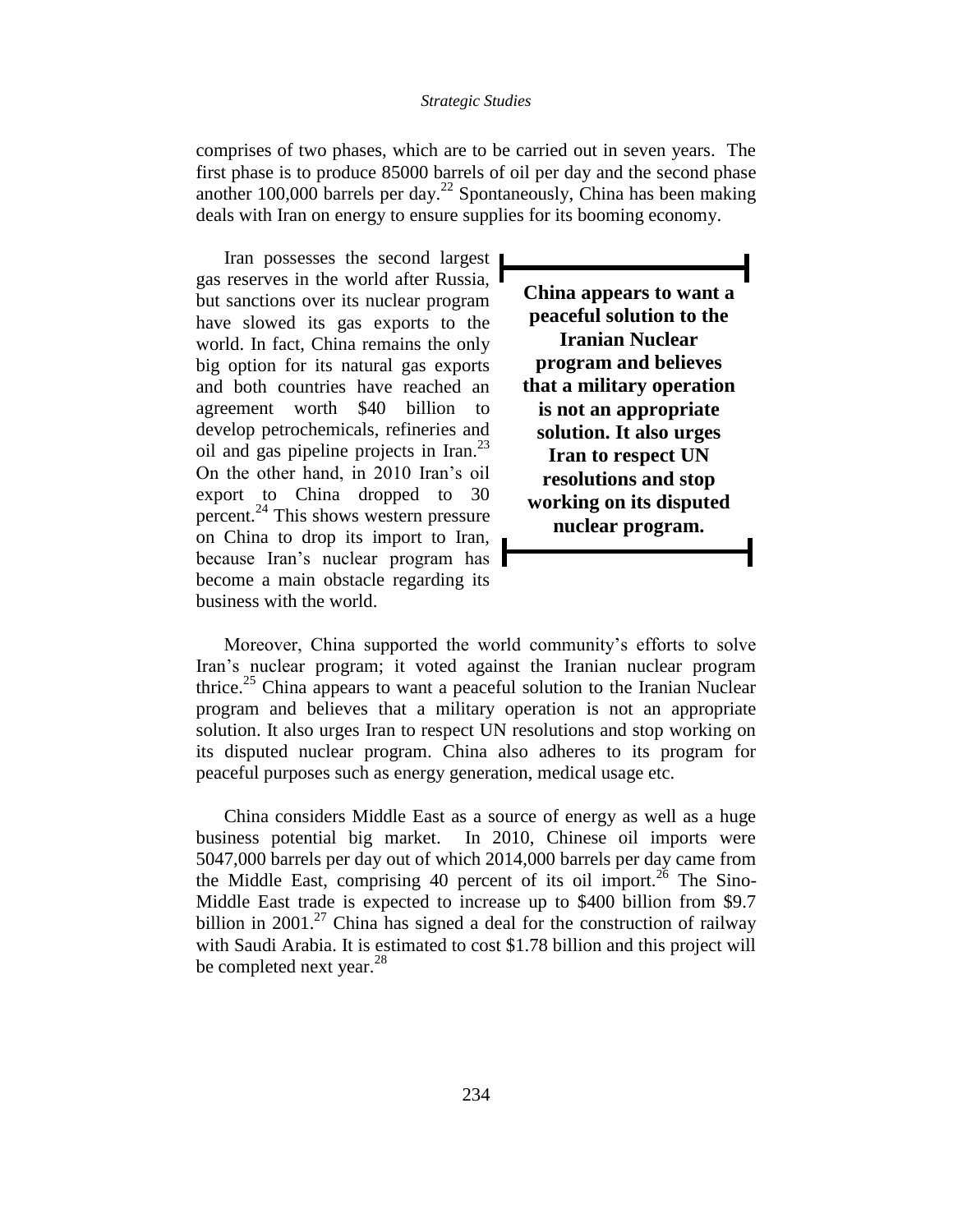### *Russia & Central Asia*

Central Asian countries comprise five nations (Kazakhstan, Kyrgyzstan, Turkmenistan, Tajikistan and Uzbekistan). In 1991, they got independence from the former Soviet Union. Kazakhstan is the biggest country in the region with an area of 2724,900 square Km. After their independence they developed diplomatic relations with China. Geographically, all these countries are situated at the western border of China"s Xinjiang province. The Chinese government was well aware of the potential opportunities that could emerge after initiating diplomatic ties with these states.

#### *Russia*

Last century witnessed that Sino-Russian relations remained friendly as well as cold for many reasons: especially during the cold war era. However, after the collapse of the USSR both nations decided to establish bilateral ties and entered a new phase. In 2001, Chinese President Jiang Zemin and Russian President Vladimir Putin inked the Treaty of Good-Neighbor and decided to cooperate and collaborate in various ways.

**In 1992, bilateral trade between China and Russia increased from \$500 million to \$60 billion in 2010.<sup>1</sup> There is still a huge potential to increase in trade and energy sector. The first decade of the 21st century shows that Sino-Russian bilateral trade has elevated to a new level.**

In 2010, China imported 382,000 barrels per day from Russia which comprised 7.5 per cent of its total consumption.<sup>29</sup> In the current global scenario, Russia's position remains incomparable because it has 44 billion tonnes of oil reserves which cover 20 percent of the world.<sup>30</sup> In 2010, Russian oil production reached to 10.27 million barrels per day, almost 13 percent of the world total. $31$  In this regard, Beijing wants to buy more oil from Russia because by virtue of sharing borders, costs can be reduced.

In 1992, bilateral trade between China and Russia increased from \$500 million to \$60 billion in 2010.<sup>32</sup> There is still a huge potential to increase in trade and energy sector. The first decade of the  $21<sup>st</sup>$  century shows that Sino-Russian bilateral trade has elevated to a new level.

The Atasu-Alashankou pipeline between China and Kazakhstan can provide a good opportunity for Russia to gain access to the growing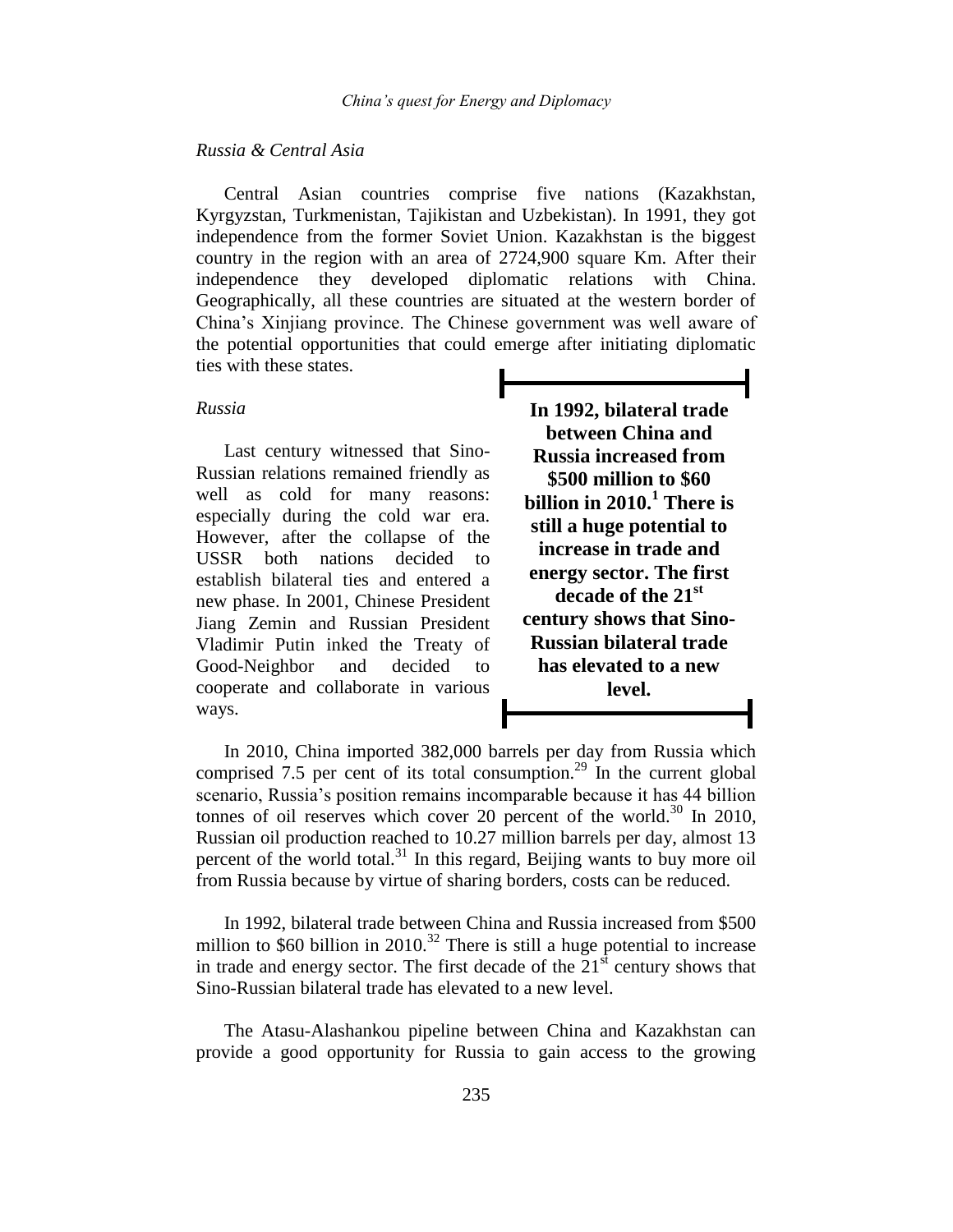Chinese oil market as well. In view of the enormous economic potential of a Kazakh-Chinese-Russian oil triangle, Moscow can find a potential market for its oil in Asia, and make significant investments in the oil sector with regard to soaring demands for oil.

### *Kazakhstan*

Kazakhstan has huge reservoirs of natural gas and oil, which make it prominent in the Central Asian Region. It is the biggest landlocked state in the world and larger in size than Western Europe. It also shares borders with China, Russia, Turkmenistan, Kyrgyzstan and Uzbekistan. Kazakhstan"s policy is open and it wants to develop diplomatic and economic relations with the whole world. Since 2005, China ranks as one of the top priorities for Kazakhstan and it considers China as a major economic partner in the  $21<sup>st</sup>$  century.<sup>33</sup>

In June 2011, Chinese President Hu Jintao paid his third remarkable visit to Kazakhstan; during which he stated that this visit would elevate the strategic partnership between the two nations established in  $2005$ .<sup>34</sup> In 2010, bilateral trade reached to \$20.5 billion from \$400 million in 1992.<sup>35</sup>

In 1997, China and Kazakhstan signed an agreement for the construction of a pipeline between Atasu in Kazakhstan, and the border town of Alashankou in China"s Xinjiang Uygur Autonomous Region. The Atasu-Alashankou pipeline crosses only one border and does not go near any turbulent areas. The total length of this pipeline is 2830 km and the estimated cost is \$3 billion. It was constructed in three phases. The first section was constructed in 2003 from Kenkiyak field with Atyrau. The second station of this project was completed in 2006 from Atasu to Karaganda Region. The third section of this pipeline was completed in 2011 from Dostyk to Alashankou.<sup>36</sup> In 2011, the capacity of this pipeline was recorded 20 million ton per year (400,000 barrels per day), in comparison with 10 million tons per year (200,000 barrels per day) in  $2006^{37}$ 

The construction of the Atasu-Alashankou pipeline is a landmark between Sino-Kazakh relations. It shows China"s peaceful intention within the region to satisfy the growing demand for oil. The government of China is investing to buy fields in countries like Kazakhstan in order to decrease its energy dependence on countries of the Persian Gulf.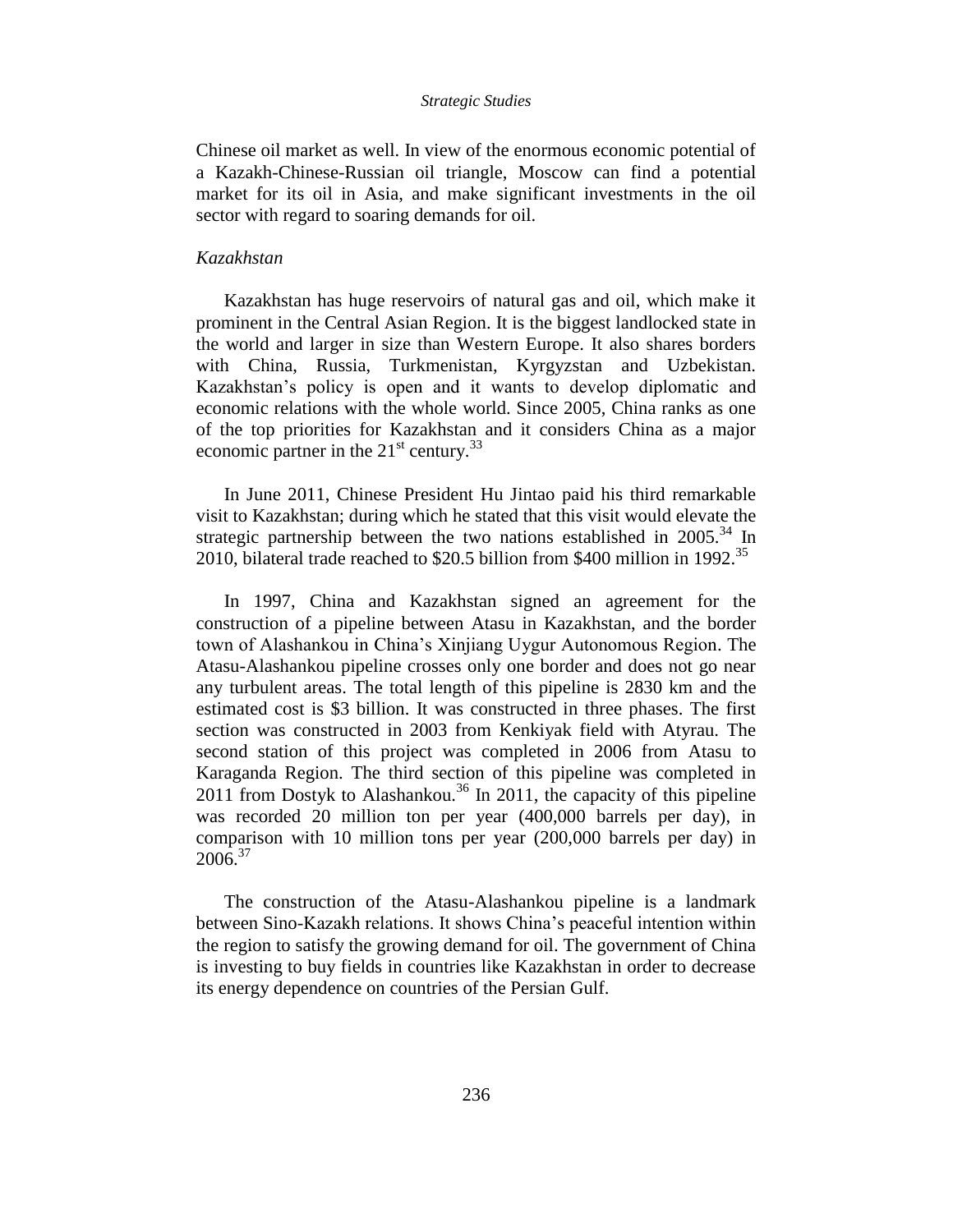

#### **Kazakh China Oil Transportation Route**

**Source:** Carnegie Endowment for International Peace 2007 <sup>38</sup>

In 2010, Kazakhstan produced 1757,000 barrels of crude oil per day and this accounted the 2.1 percent of the whole world.<sup>39</sup> Energy relations remain an important factor in Sino-Kazakh relations. China has invested \$14 million in the Aktobe region near the Caspian Sea in order to establish some presence in the energy sector of Central Asia.<sup>40</sup> It has an estimated 1.17 billion barrels of crude oil that is being developed by the CNPC/Aktobe MunaiGaz Consortium. Kazakhstan has the second largest oil reserves among the Central Asian republics after the USSR. The country also has large reserves of natural gas and its production of both oil and gas is increasing steadily.

### *Turkmenistan*

The proposal of constructing a natural gas pipeline from Turkmenistan to China was initiated in the 1990s, when Central Asian republics got independence from Soviet Union. Turkmenistan shares borders with Afghanistan, Iran, Uzbekistan and Kazakhstan. Turkmenistan has huge reservoirs of natural gas and it ranks fourth in the world after Russia, Iran and Qatar. Turkmengaz is the natural gas company of the country and works under the instructions of the Ministry of Oil and Gas that controls gas extraction within the country.

In January 1992, China established diplomatic relations with Turkmenistan.<sup>41</sup> In 2006, China and Turkmenistan signed an agreement for the construction of the gas pipeline that started for the 188 km section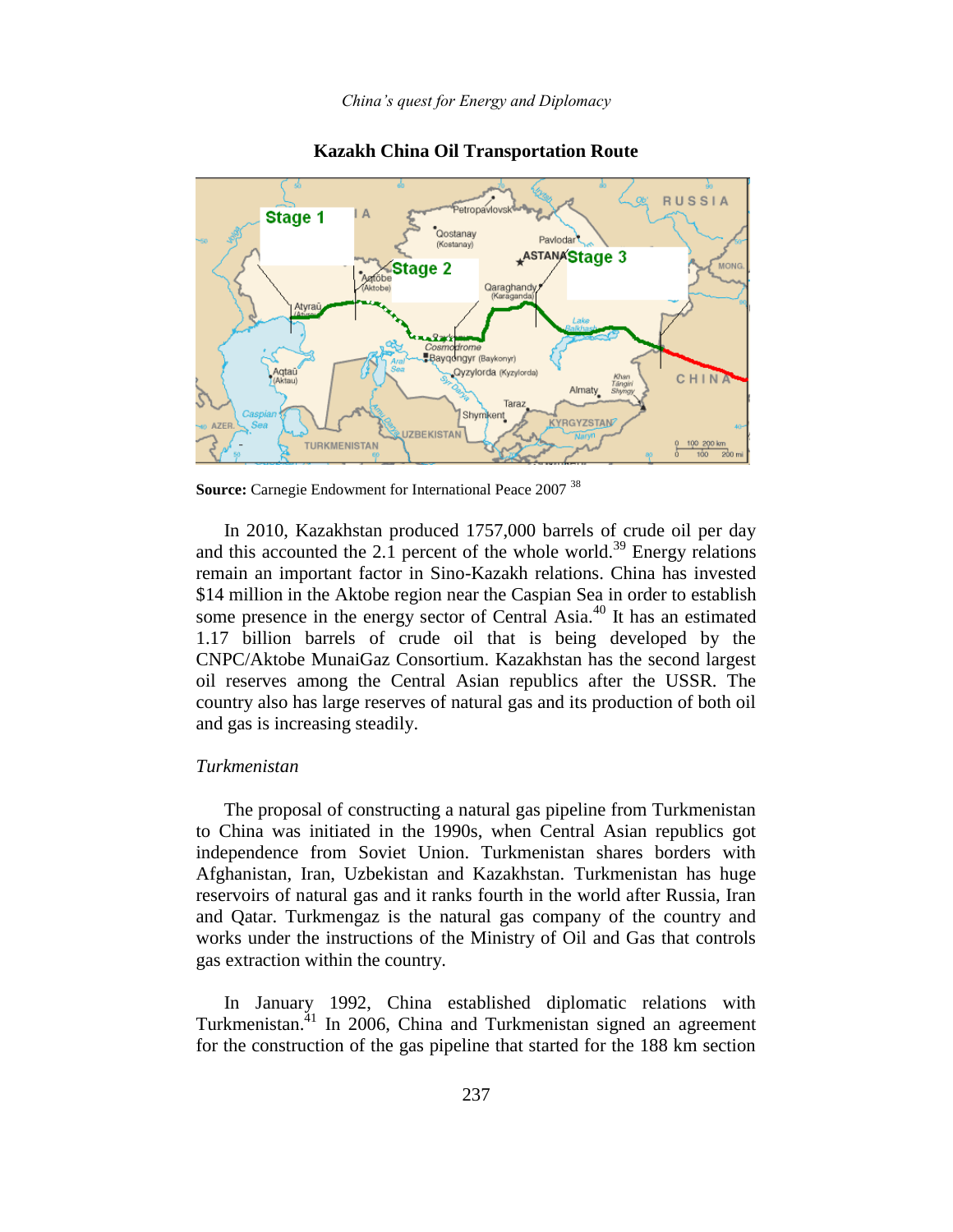of Turkmenistan in 2007.<sup>42</sup> The second phase of this transnational gas pipeline started in June 2008 and was completed in December 2009; this section was constructed as a joint venture between Uzbekneftegas and China National Petroleum Corporation (CNPC).<sup>43</sup> The construction of the Kazakh section was also completed in 2009.<sup>44</sup> The total length of this transnational gas pipeline is approximately 1833 km and it can provide 30 billion Cu m for 30 years. $45$ 



#### **Turkemenistan-China Gas Pipeline Route**

**Source:** http://en.wikipedia.org/wiki/Central\_Asia\_%E2%80%93\_China\_gas\_pipeline

This multinational gas pipe line shows China"s influence in the region, as well as it will to reduce the Russian National Gas Company Gazprom"s influence.( It is important to note that Gazprom monopolizes Turkmenistan gas reservoirs). Such ventures would reduce China"s dependency on Middle Eastern reserves and also help in promoting regional integrity.

### *Africa*

In the  $21<sup>st</sup>$  century, China's interests in the African continent have grown vigorously. China has a long history of relations with African countries, as old as the days of the Han Dynasty (206 B.C. to 220 A.D.), and the voyage of Iben Patutai in  $14^{\text{th}}$  century.<sup>46</sup> Recently, these relations have blossomed, as a result of its growing energy needs. China has good political relations with many African countries. Many prominent Chinese leaders such as Jiang Zemin, Li Peng, Zhu Rongji, Li Ruihuan and Hu Jintao have paid visits to African states and more than thirty heads of States from Africa also visited to Beijing since 1997.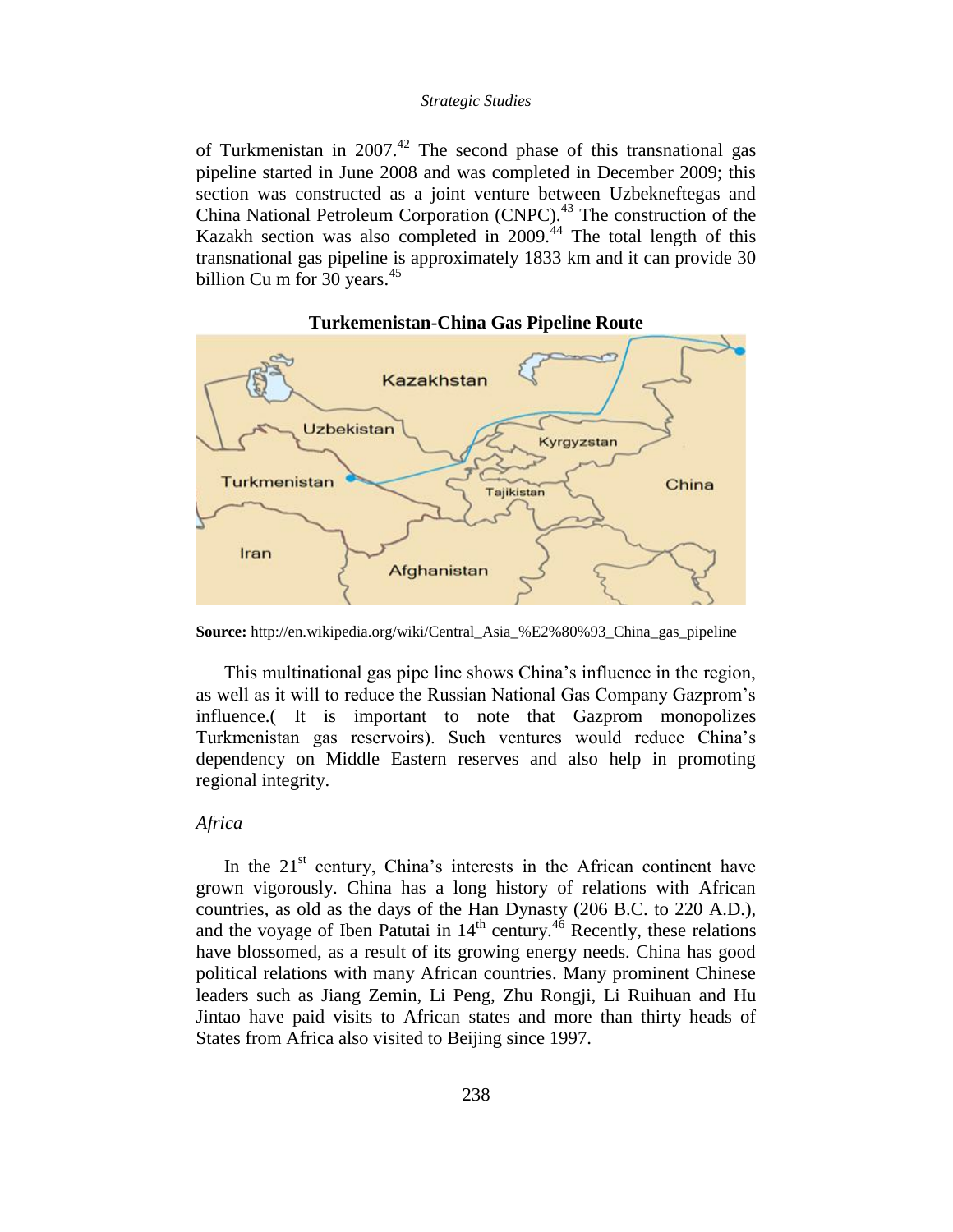#### *China's quest for Energy and Diplomacy*

Currently, China is enjoying very good economic relations with 30 states of the African continent; and, in 2010, the volume of trade increased from \$ 3 billion in 1995 to \$114.8 billion.<sup>47</sup> In this huge volume of trade, the percentage of crude oil remained at the top. There is a general perception in the west that China is taking interest in the oil exploration and production of this continent. The following chart shows the proven oil reserves and oil capacity in Africa in 2010.



### **Proven Oil Reserves of Africa by 2010**

**Source:** Data from CIA World Fact Book 2010.

In 2010, China imported 1.66 million barrels per day from three major African oil producing countries (including Angola, Sudan and Libya which covered the thirty two percent of its total imports).<sup>48</sup> China's objective is to create a level of economic interdependence that will lead to greater trade and more comprehensive economic linkages between China and the African continent.

# *Angola*

In 1983, China established relations with Angola, and until 2003 the Chinese role was limited in Angolan affairs. The warm relations between the two nations were created in 2004, when the Chinese bank offered a loan of \$2 billion to Angola on soft conditions for its oil explorations.<sup>49</sup> This loan deal shows that China wants to keep it influence on Angolan oil in the coming decades. In 2010, its total oil production was recorded at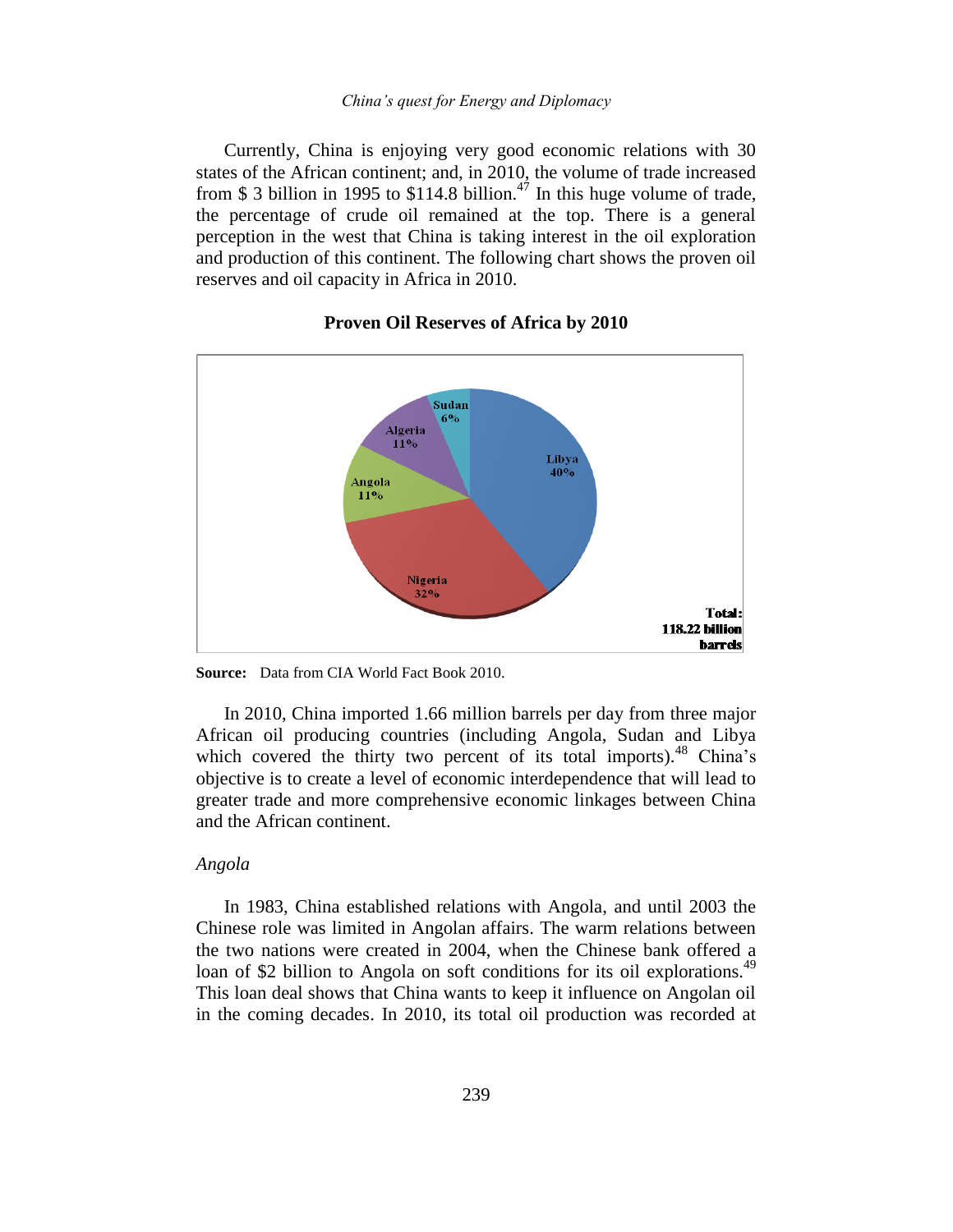1.85 million barrels per day and covered 2.3 percent of the world total.<sup>50</sup> In Africa, Angola remains the main oil supplier to China.

In 2007, Angola joined the Organization of Petroleum Exporting Countries and, since then, it has become the largest oil producing country in the Africa continent. Oil is a main source of revenue for the country and major oil fields are situated in Cabinda Province.<sup>51</sup> In 2010, China imported 1.080 million barrels per day which accounts for 21 percent of its imports.<sup>52</sup> The cooperation between Angola and China is to booming as China is investing in many projects (related to energy, health, water, telecommunication and education.

In 2010, Sino-Angolan trade reached to \$25 billion: the highest between China and any African Country.<sup>53</sup> Oil remains the main component of bilateral trade and furthermore, to fulfill its energy demand. China has eyes on Angola"s abundant oil resources and is investing heavily in country's oil sector.

#### *Chinese oil investments inside Angola*

- In March, 2004 the Chinese export bank provided a \$2 billion line of credit for the supply of 10000 barrels per day
- In October 2004, Sinopec secured a 50 percent interest shared with  $\bullet$ state firm Sonangol in Block 18 deep-water oil asset in Angola.
- In 2004, signed a memorandum of understanding for joint refinery  $\bullet$ and offshore prospecting.
- June 2006, Sinopec Group acquired some offshore blocks in Angola  $\bullet$ for about \$1 billion.
- July 2009, CNOOC and Sinopec Group agreed to purchase a stake in  $\bullet$ an oil block offshore Angola from Marathon Oil for \$1.3 billion.

Apart from oil, China is constructing many other projects inside Angola such as hospitals, schools, low coast houses, roads and bridges. ZTE, a prominent Chinese Telecommunication company is developing Angola"s communication network and establishing telecommunications training centres within the country's premises.<sup>54</sup> The constructing of infrastructure in different parts of the country could reduce the miseries there and open a new chapter in Sino-Angolan relations.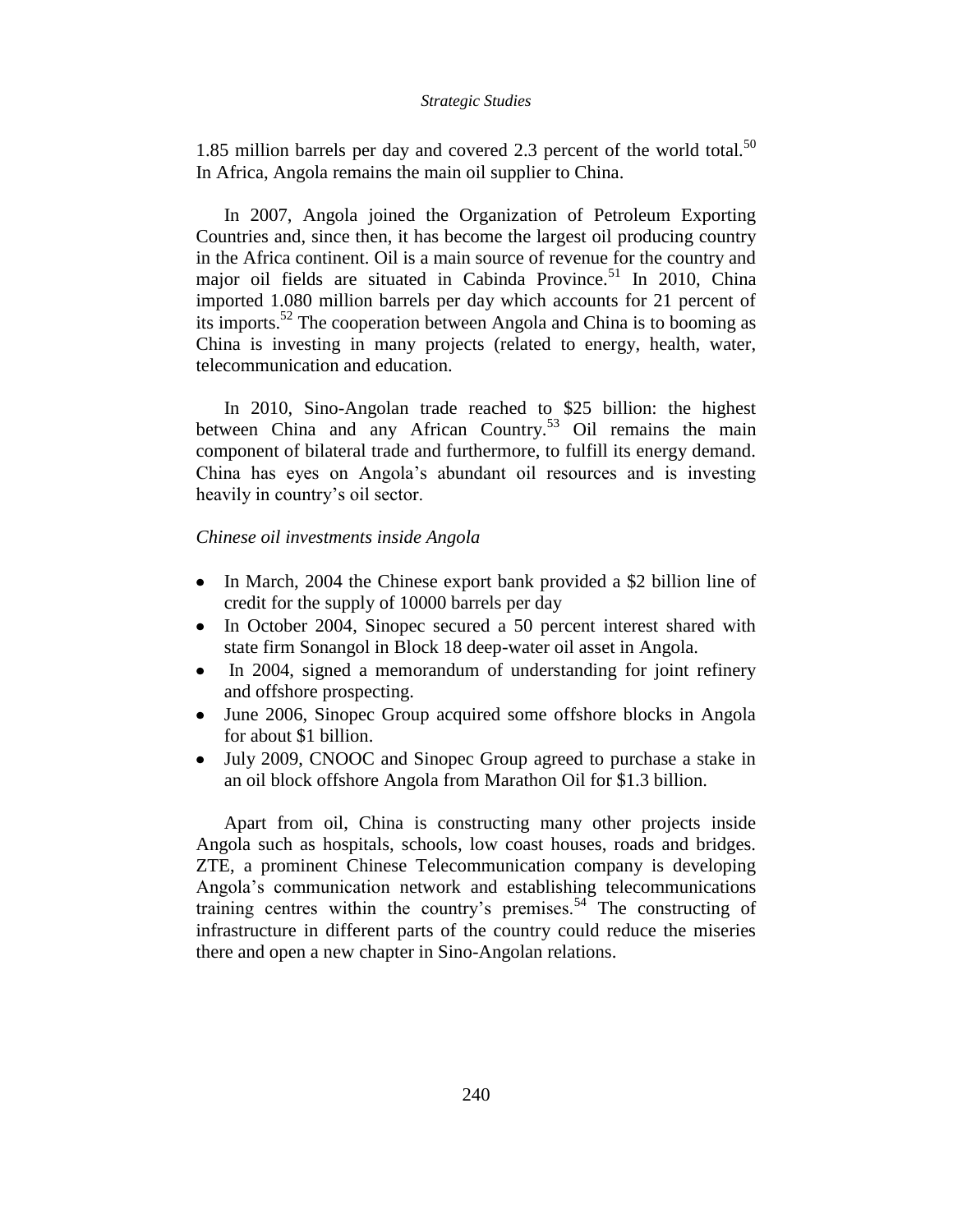### *Sudan*

China has maintained cordial relations with Sudan since 1959. In 2010, China was the largest oil exporter to Sudan; China imported 244000 barrels per day which account for fifty percent of Sudan's production.<sup>55</sup> In 1995, Sino-Sudanese oil cooperation started when China National Petroleum Corporation (CNPC) signed an agreement on oil exploration in Muglad Basin.<sup>56</sup>

The Chinese government is deeply concerned over Darfur Issue on ground of human rights. In 2007, when the Darfur crises got momentum, Chinese President Hu Jintao paid a historical visit to Khartoum and met with Sudanese President Basher. He urged him to find a comprehensive peaceful solution to the civil war in Darfur.

Al Basher paid his fourth visit to Beijing this year, where he met with top Chinese legislator, Wu Bangguo and Vice Premier Li Keqiang. During the talks Mr. Wu expressed "No matter how the international situation changes, China"s friendly policy towards Sudan will remain unchanged and we will increase our substantial cooperation".<sup>57</sup> This statement shows China"s commitment towards business with Sudan because Sudan is an important player in the African region. During his visit, Al Basher offered the Chinese business community to invest in various fields, such as oil and gas, agriculture and mining sectors of the country.

In 2009, the bilateral trade between China and Sudan reached to \$6.39 billion.<sup>58</sup> As part of its welfare programs, the Chinese National Petroleum Corporation (CNPC) donated \$50 million for the construction of school, hospitals roads and bridges that are providing basic facilities for more than 2 million people of the country. CNPC has done a lot more than any other international oil company in Sudan.

China has deep relations with Sudan as it is investing in Sudanese oil while Sudan is the largest buyer of Chinese weapons. Gradually, China is increasing its influence on the African continent and its relations with Sudan are very important in this regard.

### *Nigeria*

In 1971, China-Nigeria diplomatic relations were established, and since then both sides have been enjoying brotherly relations.<sup>59</sup> China is a strong buyer of Nigerian oil and Nigeria looks towards Beijing for its military demands. According to the CIA fact book, Nigeria ranks second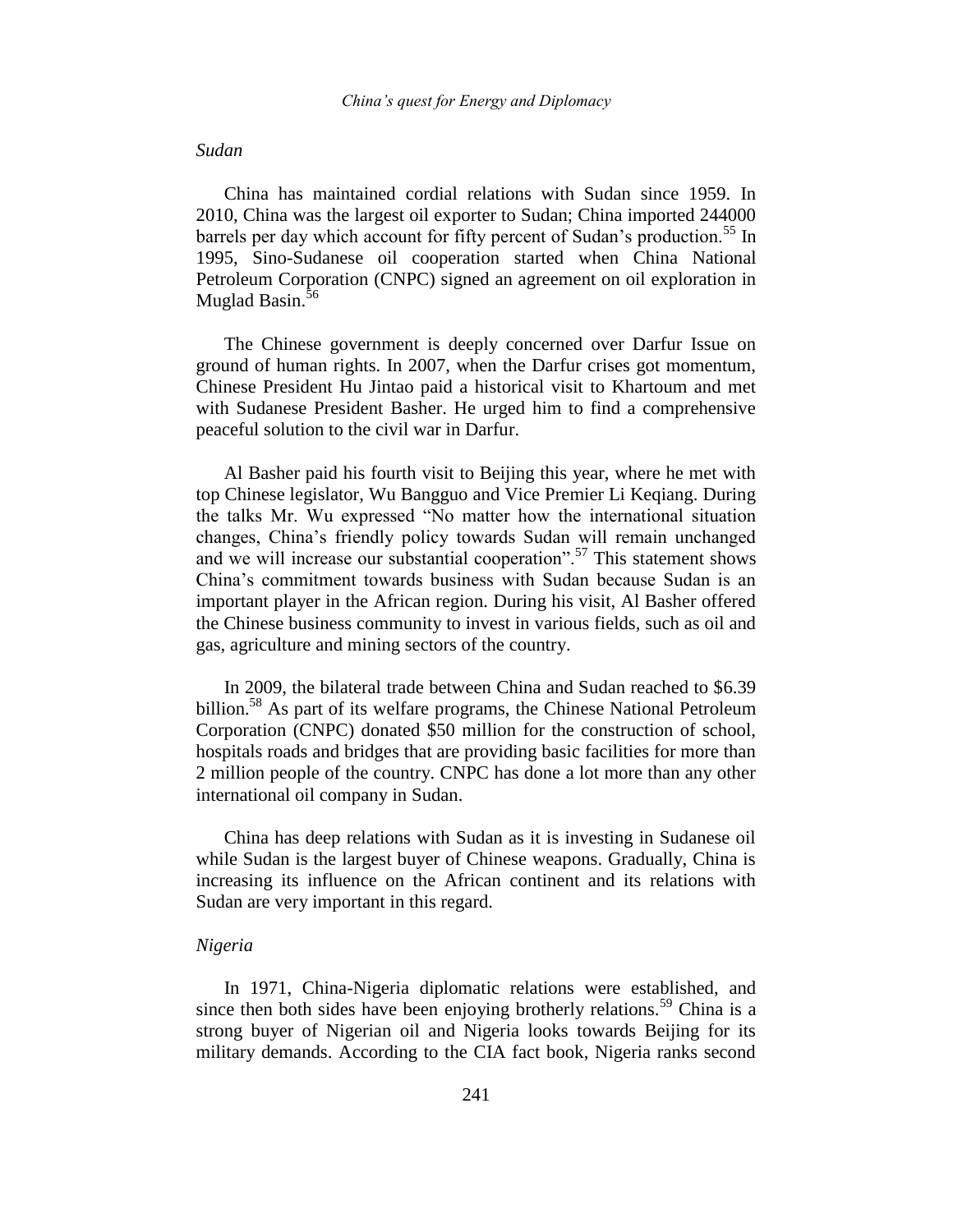amongst countries with largest oil reserves in Africa. Libya is the only state that surpasses it. Nigeria is also the eleventh largest oil producer worldwide with proven reserves of 37.5 billion barrels: 31.77 percent of net African oil.<sup>60</sup>

In 2010, China signed a deal of \$23 billion for the construction of three oil refineries in the country.<sup>61</sup> It has planned to increase its oil imports from Nigeria to 18 million metric ton by

**In 2010, China signed a deal of \$23 billion for the construction of three oil refineries in the country. It has planned to increase its oil imports from Nigeria to 18 million metric ton by 2013.**

 $2013.^{62}$  Besides oil, the Chinese are taking keen interest in the construction, education, agriculture and service sectors which is promoting their soft image.

In 2006, President Hu Jintao paid a historical visit to Nigeria, where he signed several agreements; for example controlling stakes of Kaduna oil refinery, construction of railways and power stations, oil exploration in Niger Delta and the construction of free trade zone in the South-east region of the country.<sup>63</sup> During this visit, President Hu presented four proposals for the development of bilateral relations. The first was to increase cooperation in the energy, infrastructure, telecommunication and agricultural sectors. The second was to develop political relations and endorse strategic cooperation. The third was to strengthen cooperation on international affairs and make efforts for world peace and stability. The fourth was to enhance people to people contacts and expand cultural exchanges between two states.<sup>64</sup>

In 2010, the bilateral trade reached to \$7.5 billion which is, almost, 15 percent increase from 2009.<sup>65</sup> Although the share of crude oil export to China remains low but the major portion of trade remains exporting goods to China (such as machinery, electronics, light industrial commodities and textile).

# **Current Refining Projects inside China**

Currently, China is dependent on foreign oil to meet its energy demands. Therefore it is upgrading refineries in various parts of the country that include:

- Petro China Qinzhou Refinery
- Sinopec Qilu Refinery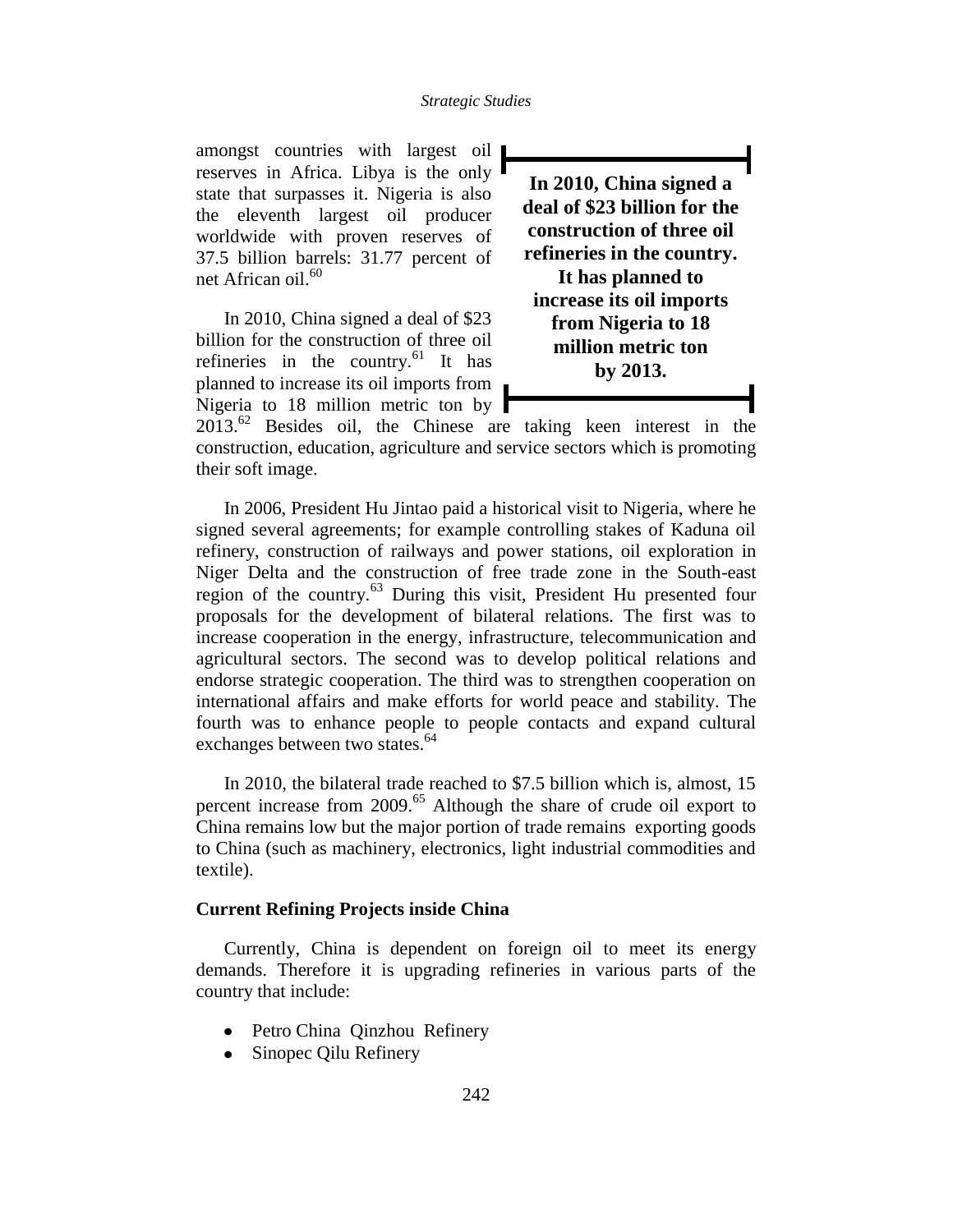- $\bullet$ Petro China Ningxia Refinery
- Sinopec Jiujiang Refinery  $\bullet$
- Sinopec Zhenhai Ethylene project  $\bullet$
- $\bullet$ Sinopec/KPC Zhanjiang Refinery Project
- PetroChina-Rosfneft Integrated Refining and Petrochemical Joint Venture:

# **Energy Security Risks for China**

Energy security has become a significant consideration in Chinese policies. Due to heavily reliance on imported crude oil from Africa to Middle East, the country"s oil security can face major risks.

#### *Political Risk*

Oil has become a political instrument and a strategic tool to influence others. The first time when **F** oil was used as a tool in the Arab-

**China is planning for long term transportation channels and is, therefore constructing a multinational energy pipeline such as Sino-Kazakh oil pipeline and Sino-Turkmen natural gas pipeline projects.**

Israel conflict was in 1973 when many Arab nations stopped supply to international oil markets. Keeping in mind the 1973 conflict, China will pay attention to increase its strategic oil reservoirs inside the country. China plans to take its indigenous oil reserves to 600 million tons by the end of 2015.

#### *Transportation Risk*

China"s oil imports in 2010 remained at 5.04 million barrels per day, in which 70 to 80 percent was shipped through the straits of Malacca<sup>66</sup> and every year, thousands of ships follow this route (full capacity). Since the US has expanded its military presence in the Yellow Sea region and that has become a security concern for China"s oil transportation and for its national security. To address the threat, China is planning for long term transportation channels and is, therefore constructing a multinational energy pipeline such as Sino-Kazakh oil pipeline and Sino-Turkmen natural gas pipeline projects. Piracy activities in the seas have become another source of threat for energy transportation, for example many piracy activities has been seen in Indian Ocean near the Somalia Coast in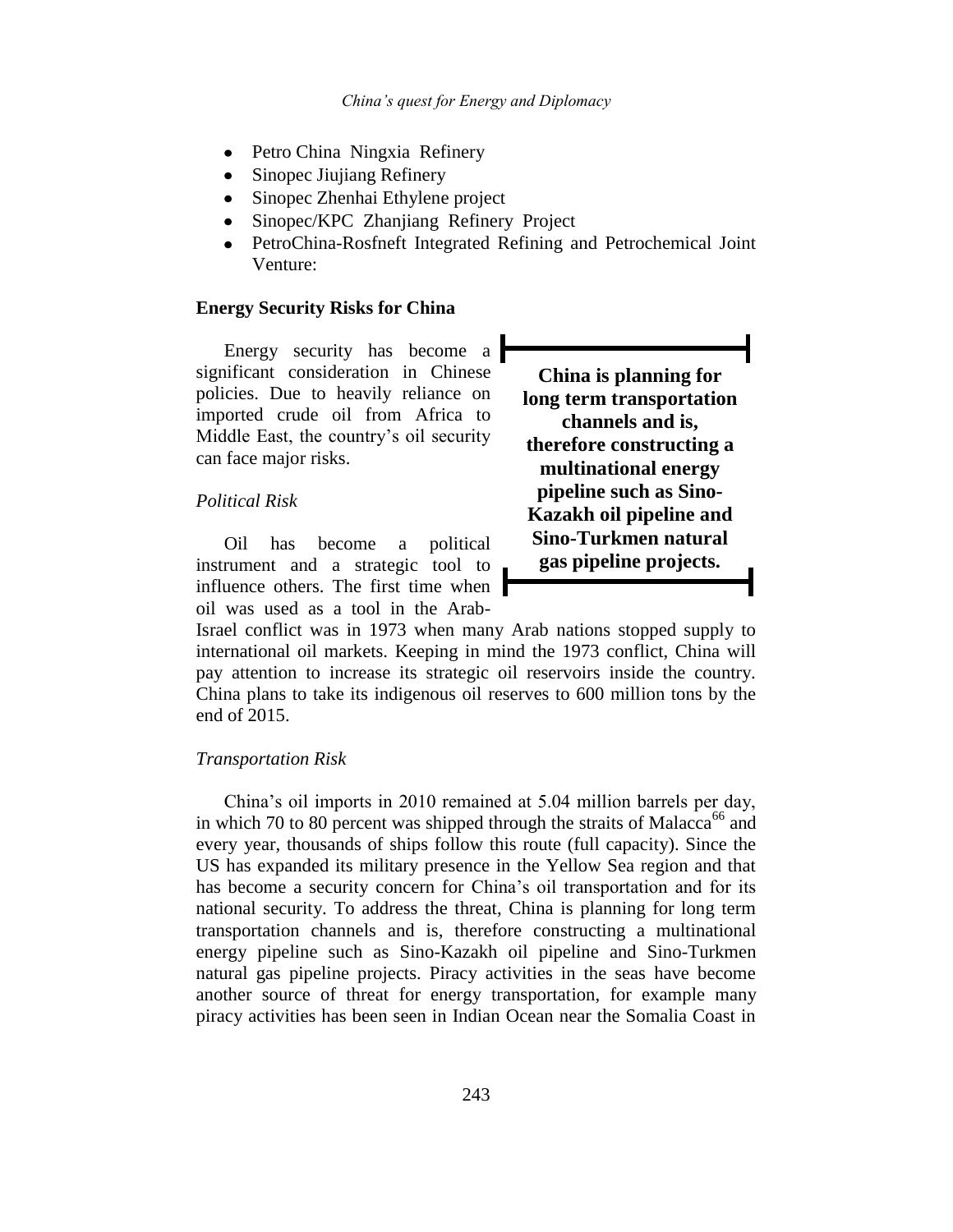recent years. They have high jacked the ships and released them after receiving high ransoms.

# *Oil Pricing*

High oil prices directly affect a country"s importing bills by burdening the balance of payment. In 1973, for the first time in history, less oil production was observed during the Arab-Israel conflict which raised the oil price from \$4.15 per barrel to \$9.07. $^{67}$  China's oil reserves capacity is relatively very low and is sufficient only for 21 days.<sup>68</sup> It imports 50 percent of oil from Middle East and Africa. Xie Dongming, an economist with Singapore-based Overseas-Chinese Banking Corporation (OCBC) Bank, lamented that current unrest in Africa could affect international oil pricing and strain the Chinese economy.<sup>69</sup> This prevailing situation in Africa, particularly in Libya, hiked the oil price from \$80 to \$103 per barrels within three months. $\frac{70}{10}$  This trend will continue in future which might have a drastic effect on the developing countries as well.

# **Conclusion**

During the last couple of decades, China has slowly been positioning itself as a major player in the global energy market. Economic growth and rapid development have all been contributing factors. Today, despite current and potential energy demand and supply gap, China has been steadily establishing the necessary bilateral, as well as multilateral trade relations. There is every reason to be confident that the Chinese are well on track for enhancing their capabilities and standards.

Currently, China has strong relations with countries in the Middle East; particularly, Saudi Arabia and Iran. These trade relations reflect two important realities. One, that the Chinese rely heavily on obtaining oil in the region and two, that the Chinese also have an important geopolitical stake in maintaining stability in the region. However, the future of China"s commitment to the region is still to be determined as China is also taking steps that may help to balance off or decrease dependence on foreign oil reserves.

Neighboring, Russia, Kazakhstan and Turkmenistan are important players in Sino-Oil diplomacy. Russia represents an equal, allied, untapped geographic resource (i.e., percentage of total world oil reserves); in the  $21<sup>st</sup>$  century Central Asian countries present themselves as increasingly important natural gas and trade allies. Due to the history between Russia and the newly formed states of the former USSR, there is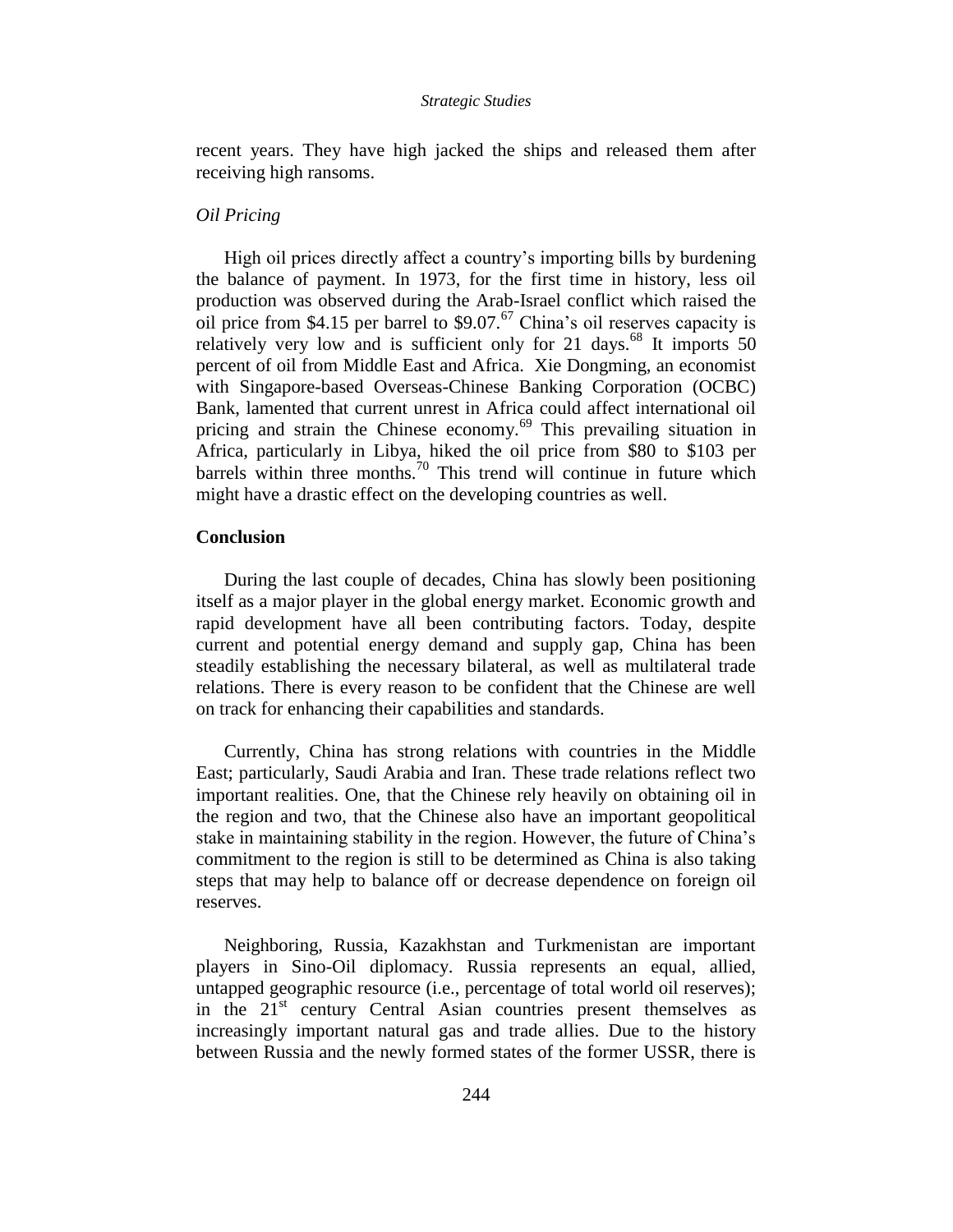reason to consider that China"s quest for energy and energy security may help to encourage cooperative, rather than competitive behavior in the region.

Still, the most influential players in Sino-Oil diplomacy may be in the African continent where A China has been able to make important economic allies and there appears to be ample room for the deepening of relations between China and the African states. Favourable trade agreements and land acquisitions for the Chinese government and business, as well as the investment in infrastructure in post-colonial Africa, enable China to secure its energy needs.

Moreover, despite potential and existing political and transportation risks along with fluctuating oil prices, China"s trade manoeuvrings point to a Chinese nation that is well positioned for continued and steady growth.

#### **Notes & References**

- $\frac{1}{1}$ "China v US energy consumption", *Guardian*, [www.guardian.co.uk/business/](http://www.guardian.co.uk/business/datablog/2010/aug/03/us-china-energy-consumption-data#data) [datablog/2010/aug/03/us-china-energy-consumption-data#data](http://www.guardian.co.uk/business/datablog/2010/aug/03/us-china-energy-consumption-data#data)
- 2 "China's oil production ranks 4th in world, only meets half domestic demand", *People's Daily,* February 09, 2010.

- 4 "British Petroleum Company", BP Statistical Review of the World Energy, June 2011, p. 20.
- 5 "International Energy Outlook 2010", [http://www.eia.gov/oiaf/ieo/nat\\_gas.html](http://www.eia.gov/oiaf/ieo/nat_gas.html)

6 "Natural gas reserves plan recommended" , *China Daily*, April 13, 2011.

- 8 Saeed, Anjum, "China: tackling climate change", *Strategic Studies*, Volume 30, 2010.
- 9 "China has 24.38 mln T strategic oil reserve capacity", *Reuters* , January 20, 2011.
- <sup>10</sup> "British Petroleum Company", BP Statistical review of the World Energy, June 2011, p. 9.
- <sup>11</sup> "The Silk Road"[, http://www.ess.uci.edu/~oliver/silk.html](http://www.ess.uci.edu/~oliver/silk.html)

- "Why China has become the Middle East's favorite customer", [www.csmonitor.](http://www.csmonitor.com/World/Asia-Pacific/2010/0713/Q-A-Why-China-has-become-the-Middle-East-s-favorite-customer) [com/World/Asia-Pacific/2010/0713/Q-A-Why-China-has-become-the-Middle-East](http://www.csmonitor.com/World/Asia-Pacific/2010/0713/Q-A-Why-China-has-become-the-Middle-East-s-favorite-customer)[s-favorite-customer](http://www.csmonitor.com/World/Asia-Pacific/2010/0713/Q-A-Why-China-has-become-the-Middle-East-s-favorite-customer)
- <sup>14</sup> Backgrounder: Basic facts about Kingdom of Saudi Arabia, [http://news.xinhuanet.](http://news.xinhuanet.com/english/2009-02/09/content_10787171.htm) [com/english/2009-02/09/content\\_10787171.htm](http://news.xinhuanet.com/english/2009-02/09/content_10787171.htm)
- <sup>15</sup> "A Monthly Report On the Latest Oil, Gas and Other Energy Sector Development in China", *Oil & Gas Monthly*, Volume, VI, Issue No.1 May 2010, http://www. fgenergy. com/?page=download&id=804

<sup>3</sup> Ibid.

<sup>7</sup> Ibid.

 $\frac{12}{13}$  Ibid.

 $\frac{16}{17}$  Ibid.

<sup>17</sup> "China"s Growth Shifts the Geopolitics of Oil" , *The New York Times*, 20 March, 2010.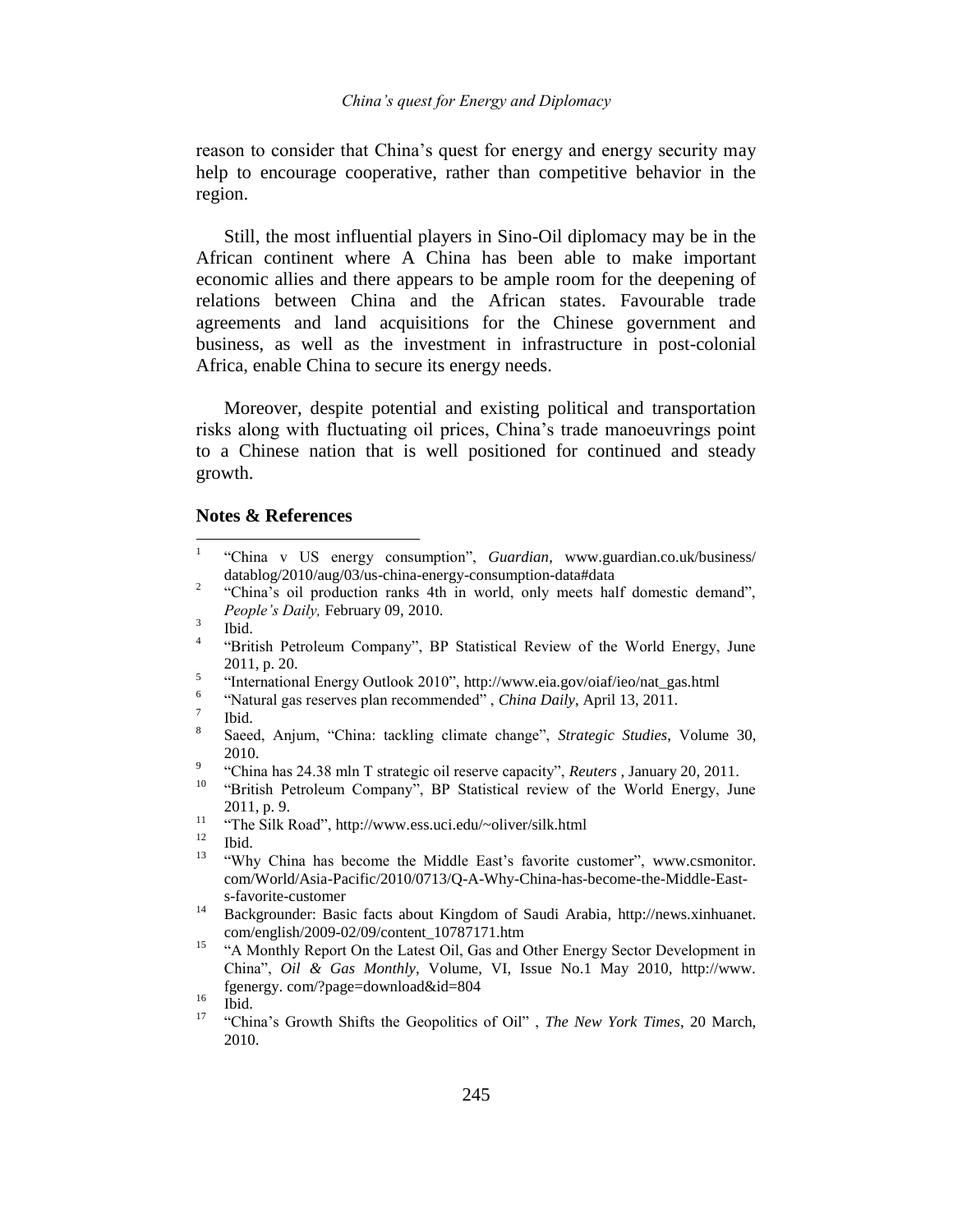<sup>20</sup> Iran, China's Sinopec sign oil-field deal, *Reuters*, December 09, 2007.

<sup>23</sup> "China invests \$40b in Iran oil and gas", *The Jerusalem Post*, July 31, 2010.

- <sup>25</sup> Khan, Hamayoun, "China"s Energy Drive and Diplomacy", *International Review*, p.96. China voted against the program on August 31, 2006; December 23, 2006; and March 4, 2008.
- <sup>26</sup> "A Monthly Report On the Latest Oil, Gas and Other Energy Sector Development in China", *Oil & Gas Monthly, Volume*, VI, Issue No.1 May 2010, http://www.fgenergy.com/?page=download&id=804
- <sup>27</sup> "China, GCC eye closer trade ties", *Arab News*, March 23, 2010.
- <sup>28</sup> "China to build Saudi Arabia's Makkah railway", [http://www.constructionweekonline.](http://www.constructionweekonline.com/article-4396-china_to_build_saudi_arabias_makkah_railway/) [com/article-4396-china\\_to\\_build\\_saudi\\_](http://www.constructionweekonline.com/article-4396-china_to_build_saudi_arabias_makkah_railway/) arabias\_makkah\_railway/
- <sup>29</sup> "A Monthly Report On the Latest Oil", Gas and Other Energy Sector Development in China", *Oil & Gas Monthly*, Volume, VI, Issue No.1 May 2010, http://www.fgenergy.com/?page=download&id=804
- <sup>30</sup> Dash.P.L, 2008, *Caspian Pipeline Politics, Energy Reserves and Regional Implications*, Pentagon Press, p.31.
- <sup>31</sup> "British Petroleum Company", BP Statistical review of the World Energy, June 2011, p.8.
- <sup>32</sup> "Sino-Russian trade opportunities abound", , *China Daily*, June 16, 2011
- <sup>33</sup> [Peyrouse, Sebastien,](http://www.jamestown.org/articles-by-author/?no_cache=1&tx_cablanttnewsstaffrelation_pi1%5Bauthor%5D=421) "Sino-Kazakh Relations: A Nascent Strategic Partnership", *The Jamestown foundation*, November 4, 2008.
- <sup>34</sup> "Hu"s visit to strengthen Kazakh ties", *China Economic Net*, [http://en.ce.cn/subject/](http://en.ce.cn/subject/sco2011/sco2011n/201106/13/t20110613_22476162.shtml) [sco2011/sco2011n/201106/13/t20110613\\_22476162.shtml](http://en.ce.cn/subject/sco2011/sco2011n/201106/13/t20110613_22476162.shtml)

<sup>36</sup> Sagatov, Ernar, "Atasu-Alashankou Pipeline", *Stanford University*, November 28, 2010, Fall 2010.

- <sup>39</sup> "British Petroleum Company", BP Statistical review of the World Energy, June 2011, p. 8.
- <sup>40</sup> Greene, David, "As China Invests, Many Kazakhs Say: Not Too Fast", [http://ideastations.org/npr/136822829-as-china-invests-many-kazakhs-say-not-too](http://ideastations.org/npr/136822829-as-china-invests-many-kazakhs-say-not-too-fast)[fast](http://ideastations.org/npr/136822829-as-china-invests-many-kazakhs-say-not-too-fast)
- <sup>41</sup> "China, Turkmenistan reaffirm lasting relations" , *China Daily*, 29 August, 2008.
- <sup>42</sup> "Turkmen Gas Deal Extends Chinese Influence", [www.downstreamtoday.com/news/](http://www.downstreamtoday.com/news/article.aspx?a_id=5015&AspxAutoDetectCookieSupport=1) [article.aspx?a\\_id=5015&AspxAutoDetectCookieSupport=1](http://www.downstreamtoday.com/news/article.aspx?a_id=5015&AspxAutoDetectCookieSupport=1)
- <sup>43</sup> "Kazakhstan: Workers Complete Section of Turkmenistan-China Pipeline", *EurasiaNet.org,* July 9, 2009.

- <sup>45</sup> "China, Turkmenistan reaffirm lasting relations" , *China Daily,* 29 August, 2008.
- <sup>46</sup> Hongfeng, Jiang, "Overseas Chinese Take Root in Africa", http://www.focac. org/eng/zjfz/t739255.htm

<sup>18</sup> Ibid.

<sup>19</sup> "A Monthly Report On the Latest Oil, Gas and Other Energy Sector Development in China", *Oil & Gas Monthly*, Volume, VI, Issue No.1 May 2010, http://www.fgenergy.com/?page=download&id=804

 $rac{21}{22}$  Ibid.

 $rac{22}{23}$  Ibid.

 $\frac{24}{25}$  Ibid.

 $rac{35}{36}$  Ibid.

 $rac{37}{38}$  Ibid.

<sup>38</sup> Miloy, Vladimir, "Central Asian Oil & Gas Development: Alternative Infrastructure Solutions", [Carnegie](http://en.wikipedia.org/wiki/Kazakhstan%E2%80%93China_oil_pipeline) *Endowment for International Peace*, 23rd October, 2007.

 $rac{44}{45}$  Ibid.